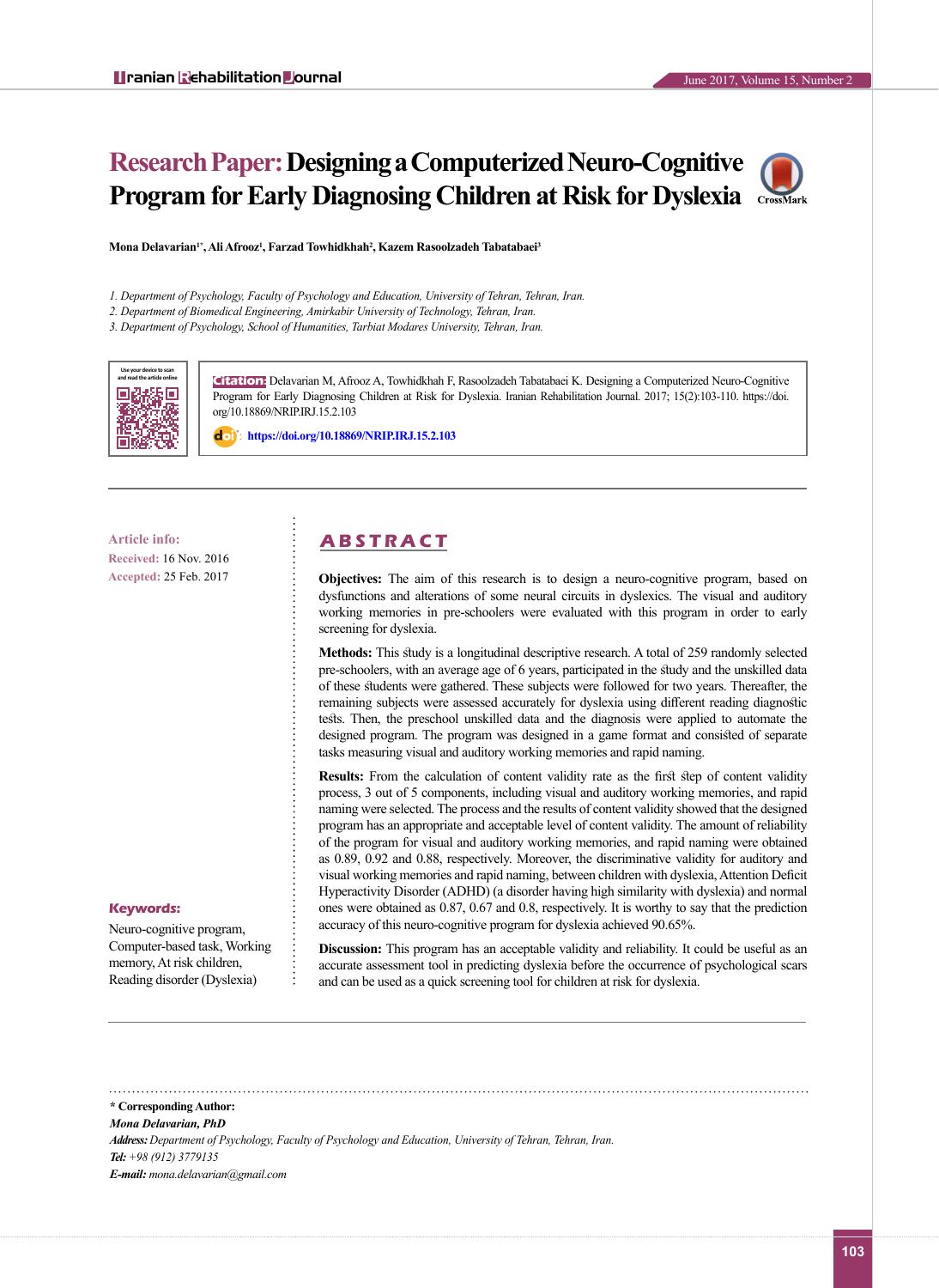### **1. Introduction**

he early and accurate diagnosis of "specific learning disorders" is one of the major concerns in the field of children psychology. Learning difficulties often lead to lack of motivation, low self-esteem, persistent **T**

feeling of failure and poor relationships with peers. Furthermore, these disorders increase the risk of Attention Deficit Hyperactivity Disorder (ADHD), depression, communication and conduct disorders [\[1\].](#page-5-0) Prevalence of specific learning disorders in different languages and cultures is 5 to 15% among school-aged children [\[2\]](#page-6-0).

In recent years, researchers have shown that the majority of students with specific learning disabilities have problems in reading as one of the main learning pre-requisites [\[3\]](#page-6-1). Dyslexia or "reading disorder" affects 15% of children worldwide [\[4\]](#page-6-2). Dyslexia is related to a deficiency in precise and explicit decoding and weak spelling of words [\[2\]](#page-6-0). American national institute of health has defined dyslexia mainly as word recognition problem, particularly in the areas of spelling, perception and reading comprehension.

With early diagnosis and intervention, dyslexia could be conquered; otherwise, it would become a life-long problem [5]. In addition, reading proficiently is a prerequisite to fit in the modern civilized societies, and therefore, a dyslexic person may encounter social, educational, emotional as well as psychological problems. For instance, dyslexic children's failures in school might influence their learning motivation, educational opportunities and quality of life [\[6\]](#page-6-3) that would lead to lower school achievements as compared to other classmates, failure, dropout [\[7\]](#page-6-4), frustration  $[8]$ , and losing opportunities  $[9]$ . The sense of frustration may increase gradually and eventually lead to poor self-esteem causing inappropriate behavior in school. It is shown that the dropout rate is higher in dys-lexics as compared to the other learning disabilities [\[10\]](#page-6-7).

All of the above mentioned problems are preventable with an early diagnosis and intervention. Unfortunately, no unique symptom assists in the early and accurate diagnosis of dyslexia. The comparison of children's expected and actual school achievement by standardized tests is the common diagnostic approach that most experts fol-low [\[11\].](#page-6-8) Consequently, dyslexia is commonly discovered during elementary school, where the reading ability is essential for success in other subjects [\[12\].](#page-6-9) Moreover, the diagnosis with comprehensive assessment method needs trained professionals [\[10\]](#page-6-7) who are not accessible for many children, and even if present, no consensus exists among them in many instances  $[13]$ .

Therefore, in this research, we have designed a computer based screening program that can be used as a prediction method in schools in the absence of trained professionals. We have focused on neuro-cognitive impairments of dyslexic individuals, instead of reading ability, since it is believed that dyslexia is the result of some neural circuits dysfunctions and alterations [\[14\]](#page-6-11), such as Fronto-striatal circuits [\[15\]](#page-6-12), left arcuate fasciculus  $[16]$ , and corpus callosum  $[14]$ . Visual and auditory working memories are among the most highlighted affected cognitive skills due to these alterations [17]. A significant reduction in working memory function and capacity has also been ascribed to dyslexia [\[18-20\]](#page-6-14).

We have designed a screening tool for dyslexia based on feeding a knowledge base of impaired executive functions in dyslexia to a neuro-cognitive computer program with a game frontend. This includes visual and auditory working memories as two important components of assessment. Furthermore, the task for rapid naming measurement was included in order to customize the program for dyslexia [\[21\]](#page-6-15) and separate it from other learning disabilities.

#### **2. Methods**

#### **Research design**

This is a longitudinal descriptive research in terms of its method of data collection and Research and Development (R&D) study, in terms of its goal. The designed program is in a game format to motivate subjects. C language was used for this purpose because of its overall performance. The design is focused on neuro-cognitive impairments due to mentioned neural circuits' dysfunctions and alterations in dyslexia; therefore, this program is able to screen or predict dyslexia regardless of reading skills; separate tasks were designed to evaluate visual and auditory working memory.

#### **Auditory working memory task**

After hearing the name of a set of objects, subjects were observing a set of related pictures on a monitor. Children were then asked to point to the objects in the monitor in the same order, which they had heard earlier. The score was calculated by success in remembering pictures in the correct order at any stage.

#### **Visual working memory**

Test subject should remember the places and directions of a set of objects that appeared for a short time on the monitor, and subsequently test subjects were asked to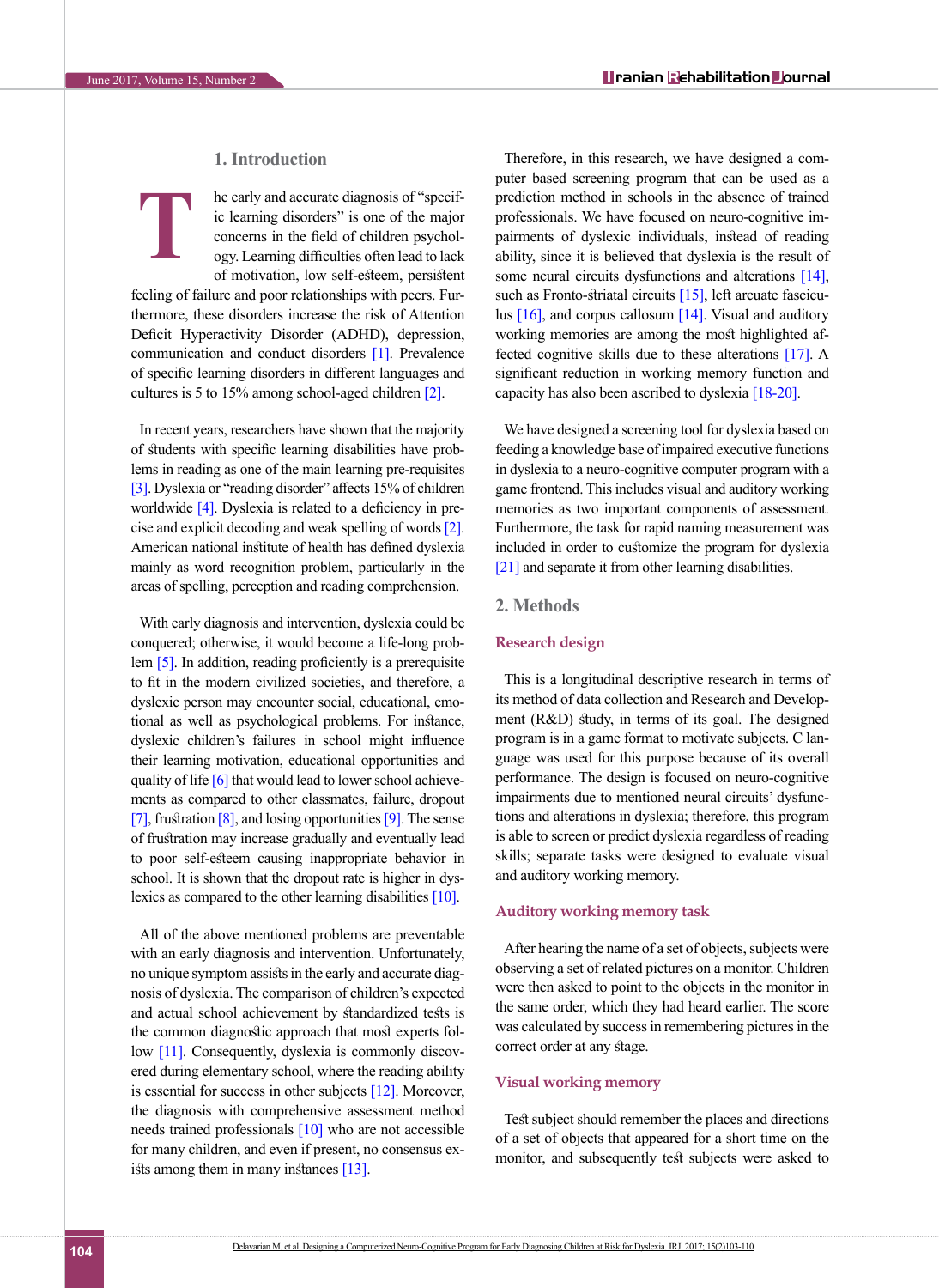point the place of one of them. In both of these tasks, the number of items that were heard and seen initially started with two objects and increased further according to the success in each stage. The process was continued until two sequential failures happened. Children's cognitive performance was calculated based on the number of correct clicks and reaction times, which were saved in a spreadsheet.

#### **Rapid naming task**

A full page of different well-known fruits (such as apple, grape, cherry, orange and banana) was displayed for each subject. Before starting this task, the pictures were identified for each individual to ensure that they are on the same page in this respect. The duration of this task was 30 seconds and students were asked to name the fruits at maximum speed, as soon as the test started. There were 20 fruits in each line and at the end of the task, the number of correct-mentioned fruits was recorded automatically. Finally, the speed of subjects in naming the pictures was compared.

#### **Validity and reliability evaluations**

The validity of the designed neuro-cognitive program was investigated with the calculation of "content validity" and "discriminative validity", which are defined as follows.

#### **Content validity**

For this purpose first a table of each section's desired components was provided in the form of a questionnaire. Then the program was run part by part for four specialists with at least fifteen years of experience in the field of diagnosis of learning disabilities. The experts were asked to fill a questionnaire in which the compliance of that section of the program with the desired components was ranked from 1 (no compliance) to 10 (high compliance). Finally, the correlation between the scores given by each expert was measured by multivariate correlation coefficient, SPSS (IBM Corp. Released 2013. IBM SPSS Statistics for Windows, Version 22.0. Armonk, NY: IBM Corp) was used for all statistical calculations.

#### **Discriminative validity**

The neuro-cognitive program's ability in distinguishing disorders with similar symptoms with dyslexia such as ADHD was calculated. For this purpose, 15 children with a definitive diagnosis of dyslexia, 13 with ADHD and 15 normal readers were tested by the program, and then the results were compared. The score differences in

working memory task were evaluated with Chi-square homogeneity test, and in rapid naming task, with one way ANOVA. SPSS program was used for this purpose.

#### **Program reliability**

The reliability estimation was done with "test re-test method." For this purpose, 30 normal subjects were tested twice by the program in a month interval, with the maximum similarity in implementation. The correlation between the scores in these two steps was measured and Chi-square test (for working memories) and t-test (for rapid naming) were applied to investigate the significance of the correlation coefficient of concordance.

#### **Subjects**

For the present study, pre-schoolers, before learning reading skill, from both sexes were selected from nineteenth districts of Tehran province. Subjects were selected based on cluster random sampling method; firstly, some regions were selected randomly from the list of those nineteenth provinces and then some schools were selected randomly in selected regions, then all the preschoolers in those schools were included in the study. It is worth to mention that all of these subjects were assessed in terms of Intellectual Ability (IQ), in authentic special assessment centers. According to specialists opinion, those subjects falling under the normal range of IQ, less than 80, were excluded from the study.

A meeting was organized in each of the selected schools to explain the study objectives to parents. At least one of the guardians should be present in that meeting. Moreover, detailed information about demographic and developmental stages of children who attended the meeting was gathered. At the end of the meeting, the designed computer-based neuro-cognitive program was introduced to the guardians and the consent about willingness to participate in the study was granted. Then all the subjects were tested by the designed computerized neuro-cognitive program.

The task performance data and scores were stored in spreadsheets for two years, until a definite diagnosis, i.e., whether dyslexic or normal reader was made for each child. The academic situation of the children was followed every six months during those two years, through their teachers and school staffs to investigate their academic achievements. After two years, at the end of the second grade of elementary school, subjects were evalu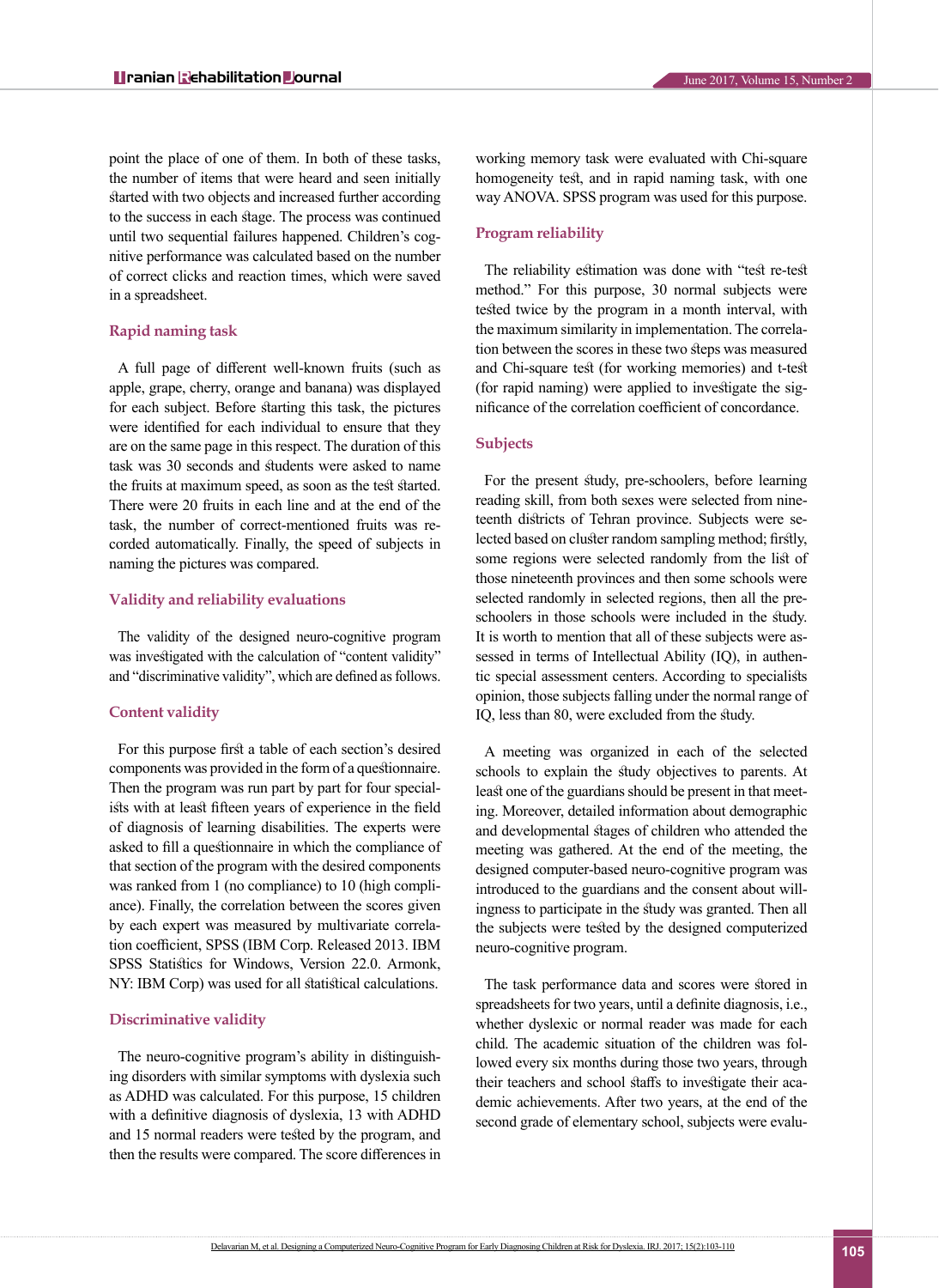ated, in terms of accuracy, speed and comprehension of reading by means of different reading diagnostic tests [\[3\]](#page-6-1).

#### **Prediction accuracy**

At the end of the second grade of elementary school, each subject received one code, which indicated their diagnosis or output (0 for normal readers and 1 for dyslexics). According to the definite diagnosis of each child as the output, the initial or unskilled data, used to automate or train the neuro-cognitive program. The data that belonged to preschools were saved for two years and were free from the influence of interventions and school training. For this purpose, the unskilled data of each pre-schooler and the output of that subject, which was observed at the end of the second grade of elementary school, were entered and identified to the program.

After training phase, in order to estimate the prediction accuracy or test the program, half of the preschoolers' data or unskilled data (107 of them) were randomly selected for 100 times. These unskilled data was entered into the program and the output of the automated computerized neuro-cognitive program, 0 or 1, was compared to the real diagnosis, which appeared in the second grade of elementary school. The average of the correct number of predictions was considered as the prediction accuracy. The training and testing phases were implemented with artificial neural networks methods from artificial intelligence algorithms through MATLAB software.

#### **3. Results**

Out of 256 pre-schoolers that initially entered the study, 237 remained in the study after two years of follow-up, and of the 237, 167 were normal readers, 47 dyslexics, and 23 had another disorder such as ADHD, or Oppositional Defiant Disorder (ODD), and therefore, their data were excluded.

In order to evaluate content validity, multivariate correlation was calculated between the compliance score of each section with the desired component, which was given by four experts. Strong correlation existed between these experts' opinions on the compliance of that section. The designed neuro-cognitive program had significant content validity [\(Table 1\)](#page-3-0). The rate of correlation obtained was 0.68 (CR=0.68), which was statistically significant  $(P=0.015)$ .

For assessing the discriminative validity, the neurocognitive program was performed by subjects with a definite diagnosis of dyslexia, ADHD and normal readers. The program compared the visual and auditory working memories and rapid naming of these groups. Chi-square homogeneity test was applied in order to investigate the ability of the program in discrimination of these three groups and it showed that the tasks related to auditory working memory have more ability in distinguishing dyslexia from other similar groups; the amount of  $\chi^2$ obs for auditory working memory was 46.19 in comparison with visual working memory, which was 19.584. The amounts of  $\chi^2$  were significant for both auditory and visual working memories; P-values were 0.009 and 0.033, respectively [\(Table 2\)](#page-4-0).

In order to investigate the ability of the program in differentiating these groups, according to rapid naming, one-way ANOVA was applied. This task had the strong ability in distinguishing these groups (F=81.60) and the result was significant (P=0.001) [\(Table 3\)](#page-4-1).

Test, re-test with one-month intervals were used to investigate the reliability of the designed neuro-cognitive program and the correlation was measured between the scores of these two stages. The correlations obtained was 0.78 and 0.68 for auditory and visual working memories, respectively and 0.88 for rapid naming. The significance of the correlations was investigated by the correlation coefficient of concordance and they were found to be significant in all of these components (P=0.001) [\(Table 4\)](#page-4-2).

At the end of the second grade of elementary school, each subject received one code which indicated their diagnosis or output (0 for normal readers and 1 for dyslexics). According to the definite diagnosis of each child as the output, the initial or unskilled data was used to automate or train the neuro-cognitive program. Unskilled data belonged to preschools, were saved for two years, and were free from the influence of interventions and school training. For this purpose, the unskilled data of each pre-schooler and the output of that subject, which

<span id="page-3-0"></span>**Table 1.** Multivariate correlation between the experts

|      | R Sauare | <b>Adjusted R Square</b> | <b>Std. Error of the Estimate</b> |       |                                       |
|------|----------|--------------------------|-----------------------------------|-------|---------------------------------------|
| 0.68 | 0.45     | 0.35                     | 0.79                              | 4.651 | 0.015                                 |
|      |          |                          |                                   |       | <b>Dranian Rehabilitation Dournal</b> |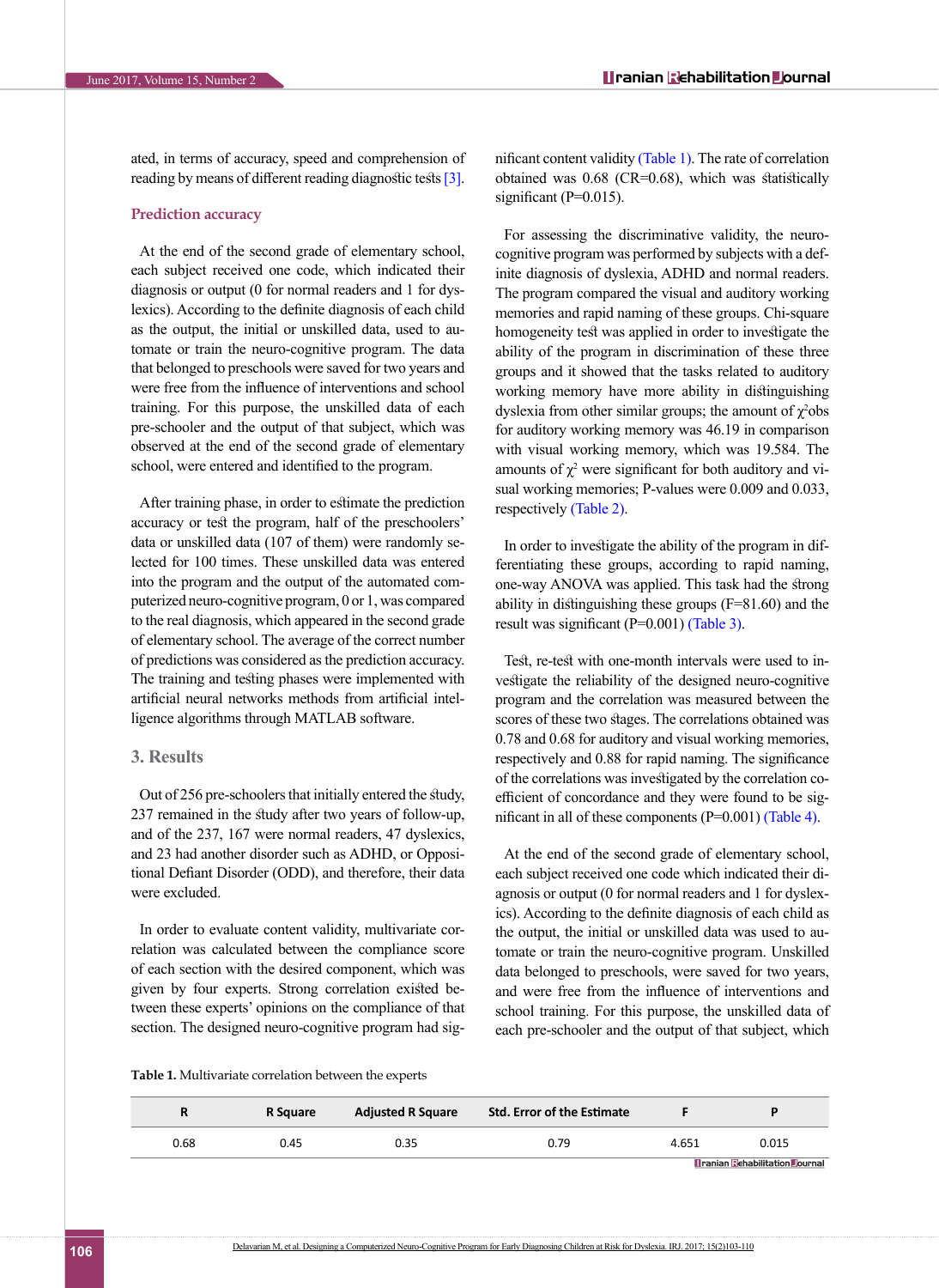|                         | $v2$ obs | a1 | D                                    |
|-------------------------|----------|----|--------------------------------------|
| Auditory working memory | 46.19    | 26 | 0.009                                |
| Visual working memory   | 19.584   | 10 | 0.033                                |
|                         |          |    | <b>Manian Rehabilitation Dournal</b> |

<span id="page-4-0"></span>**Table 2.** Chi-square homogeneity results in discrimination of groups of dyslexia, ADHD and normal subjects

<span id="page-4-1"></span>**Table 3.** The result of one way ANOVA in discrimination of groups of dyslexia, ADHD and normal subjects with rapid naming task

|                | <b>Sum of Squares</b> | df | <b>Mean Square</b> |        | D                                     |
|----------------|-----------------------|----|--------------------|--------|---------------------------------------|
| Between groups | 937.824               |    | 468.912            | 81.606 | 0.001                                 |
|                |                       |    |                    |        |                                       |
| Within groups  | 155.143               | 27 | 5.746              |        |                                       |
| Total          | 1092.967              | 29 |                    |        |                                       |
|                |                       |    |                    |        | <b>Branian Echabilitation Dournal</b> |

<span id="page-4-2"></span>**Table 4.** The correlation between the scores of test and re-test

|                         | <b>Value of Correlation</b> | Approx. P                             |
|-------------------------|-----------------------------|---------------------------------------|
| Auditory working memory | 0.78                        | 0.001                                 |
| Visual working memory   | 0.68                        | 0.001                                 |
| Rapid naming            | 0.88                        | 0.001                                 |
|                         |                             | <b>Dranian Rebabilitation Dournal</b> |

appeared at the end of the second grade of elementary school, were entered and identified to the program. After training phase, in order to estimate the prediction accuracy or test the program, half of the preschoolers' data or unskilled data (107 of them) were randomly selected for 100 times. These unskilled data entered into the program and the output of the automated computerized neurocognitive program, 0 or 1, was compared to the real diagnosis, which appeared in the second grade of elementary school. The average of the correct number of predictions was considered as the prediction accuracy.

In order to automate the designed neuro-cognitive program after estimating the validity and reliability of the preschool unskilled data and the definite diagnosis of the second grade of elementary school were considered. In order to calculate the accuracy of the prediction of the automated designed neuro-cognitive program, half of the preschool data and the related diagnostic code (0 for normal readers and 1 for dyslexics) were selected. In this way, the unskilled data of 107 subjects, 30 dyslexics and 77 normal readers, which belonged to preschoolers and were saved until the definite diagnosis was made, were entered into the designed program and the output of the automated program was compared to the real diagnosis. This entering and comparing process was repeated 100 times and the proportion of correct prediction, which was

considered as the prediction accuracy, reached to 90.65% with an average of 10 errors. An average of 3 errors in predicting children at risk for dyslexia decreases the prediction sensitivity of the neuro-cognitive program to 91.08%.

#### **4. Discussion**

Diagnostic tests and psychological assessment tools are designed to reveal disorders, disabilities and specific behaviors. Early screening and diagnosis lead to effective and in time intervention. Each of the diagnostic and screening tools has their own shortcomings. For instance, most of them need the reading [\[21-24\]](#page-6-16) and they lead to experience many defeats during the years to reveal [\[24\]](#page-6-17), lack of willingness to accomplish the test because a lot of time is required to complete it, is another disadvantage $[25, 26]$ . Most of the time, the test and the tasks are not attractive because they are just computer-based of the paper-pencil test [\[27\]](#page-6-19) and therefore cannot motivate subjects to use their maximum potential ability and moreover, although some of the tasks are designed in game format but their validity and reliability are not apparent [\[1,](#page-5-0) [28\]](#page-6-20).

The aim of this study was to design a computerized neuro-cognitive program for the prediction of dyslexia in children at risk. To achieve the objective, the visual and auditory working memories were measured. According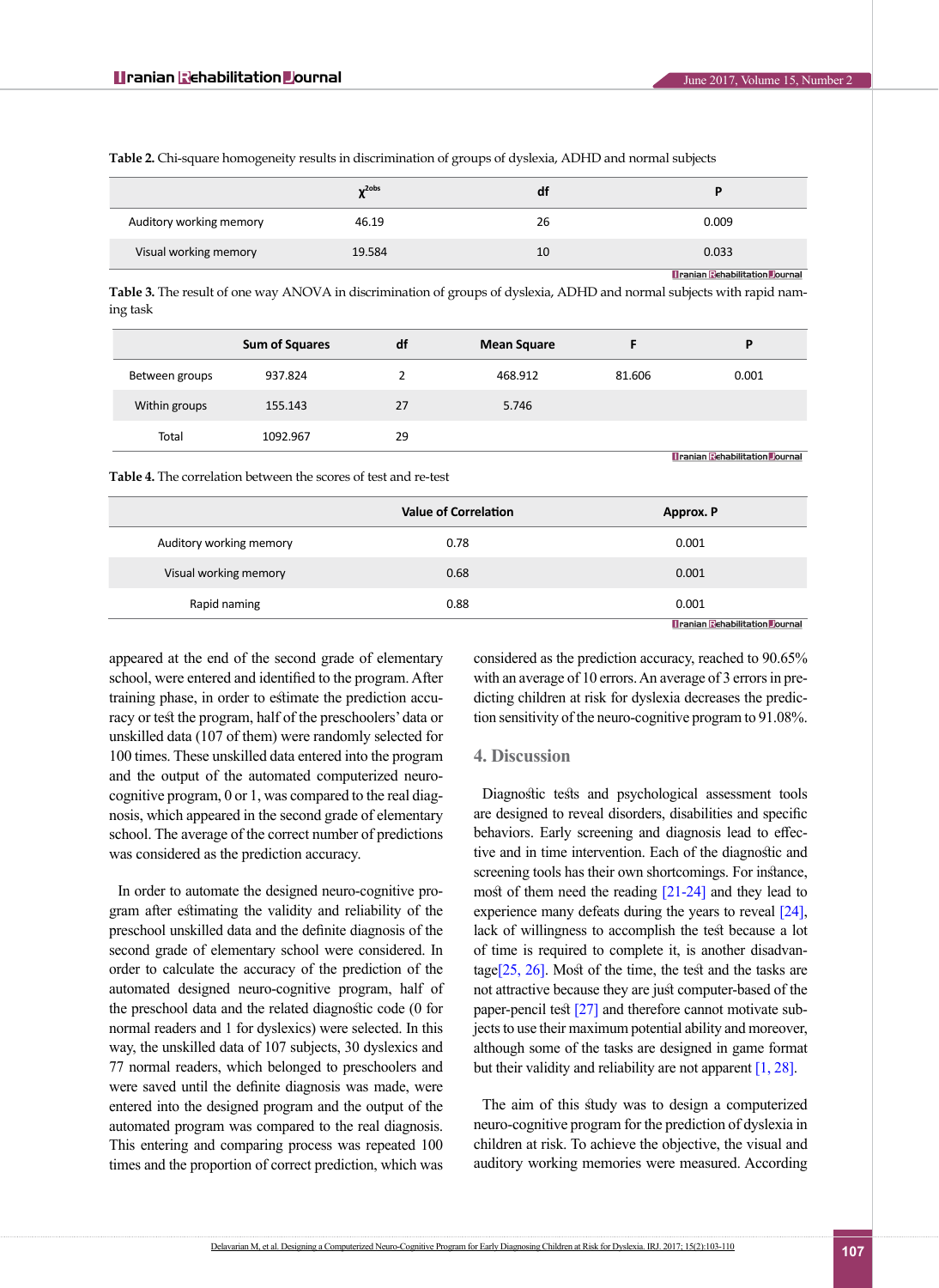to various scientific studies and research, these two important cognitive components are among the most important affected cognitive components in dyslexia [\[14,](#page-6-11)  [20\]](#page-6-15). Furthermore, the information processing theory is considered as one of the most authentic theories in this field [\[29\].](#page-6-21) Moreover, rapid naming task, was included to customize the program for dyslexia, which separates it from the other neuro-developmental disorders, espe-cially from other learning disabilities [\[21\]](#page-6-16).

To obtain more accuracy, the maximum potential of visual and auditory working memories and rapid naming were needed and since the subjects were pre-schoolers the program was designed in game format. This is one of the most advantages of this program in comparison with the other screening and predictive tests and tools. Previously, several tests and tools have been introduced to screen and assess dyslexia. Some of them are either pencil-paper tests or computer-based [\[30\]](#page-6-22).

In these test and screening programs, some cognitive abilities of children with neuro-developmental disorders such as dyslexia are measured and estimated, in addition, some tasks are included for assessing reading besides cognitive abilities [\[21,](#page-6-16) [24\]](#page-6-17). The target samples are elementary students, and in most of these studies, the subjects are  $8$  to  $11$  (or more) years old  $\lceil 22 \rceil$ . These tests are designed for screening dyslexia, with a combination of paper-pencil and computer based program. In these studies, the process of investigation takes a long time [25, [26\]](#page-6-18), and it is apparent that completing these test lead to fatigue in children and if they perform for more than one session, these tests will be prone to some errors.

Another advantage of the current designed neurocognitive program is that in previous studies, the tests needed reading ability to fulfill, so the subjects were experiencing many defeats during years to reveal [\[22\]](#page-6-23). However, our program assesses some of the important cognitive abilities required for reading ability, besides its suitable format and accuracy (the value of 46.19 and 19.58 for auditory and visual working memories), which were both significant in distinguishing and the amount of 0.55 in differentiation in according to rapid naming task. Stanford-Binet Intelligence scale is another instance which was applied in learning disabilities prediction [\[31\]](#page-6-24), besides estimating IQ. The previously mentioned hints are consistent in this example too.

#### **5. Conclusion**

A neuro-cognitive program considering significant differences in working memory and rapid naming tasks [\[16,](#page-6-13) [21,](#page-6-16) [32\]](#page-7-0) was designed in order to screen or somehow predict subjects at risk for dyslexia and the program was further investigated for validity and reliability. The results showed that the program has high content validity, according to the experts' opinion, and discriminative validity in distinguishing ADHD, Dyslexia and normal readers. Considering the tasks for separate assessment of visual and auditory working memories is one of the most important advantages of this program, which is not considered in most of the previous studies and other known common diagnostic and screening tools and programs. Furthermore, when it comes to children, the time required for accomplishing and completing the predictive or screening program plays a pivotal role.

A good program is better to be in a game format, so that it will be attractive and encourage active participation, cooperation and tolerance; therefore, the subjects would accomplish the task with the greatest potential abilities. Another important element that was considered in this study, according to the importance of reading ability and many social, educational and psychological side effects of defeats in this field, was screening or somehow prediction of children at risk for dyslexia as soon as possible, even before elementary school. In this way, the high-risk subjects are able to be identified, by which more accurate assessments and the early intervention will be done, so that the mentioned side effects will be prevented. Finally, this designed computer-based neuro-cognitive program is recommended to be applied in kindergartens and preschools as a valid and reliable screening or predictive program in order to early diagnosis and interventions of dyslexia and for preventing many side effects.

#### **Acknowledgements**

This research was extracted from Delavarian PhD thesis (2016) in the Department of Psychology, Faculty of Psychology and Education, University of Tehran, Tehran, Iran.

### **Conflict of Interest**

All authors certify that this manuscript has neither been published in whole nor in part nor being considered for publication elsewhere. The authors have no conflicts of interest to declare.

#### **References**

<span id="page-5-0"></span>[1] Carnine L, Carnine D. The interaction of reading skills and science content knowledge when teaching struggling second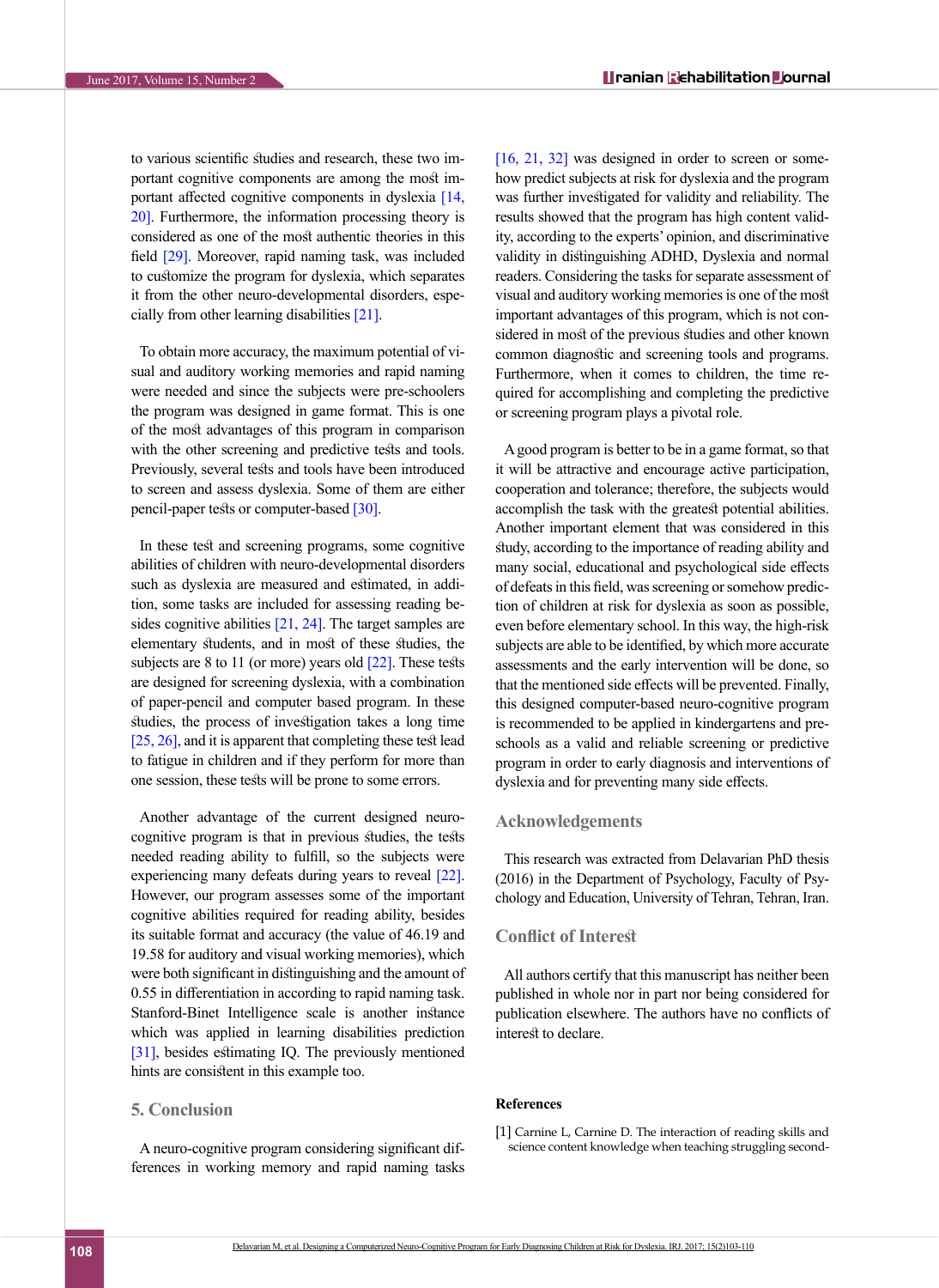ary students. Reading & Writing Quarterly. 2004; 20(2):203– 18. doi: 10.1080/10573560490264134

- <span id="page-6-0"></span>[2] American Psychological Association. Diagnostic and statistical manual of mental disorders. New York: American Psychological Association; 2000.
- <span id="page-6-1"></span>[3] Awolola SA. Effect of brain-based learning strategy on students' achievement in senior secondary school mathematics in Oyo State, Nigeria. Cypriot Journal of Educational Sciences. 2011; 2:91-106.
- <span id="page-6-2"></span>[4] Jeyasekaran J. Effectiveness of visual auditory kinesthetic tactile technique on reading level among children with dyslexia at Helikx Open School and Learning Centre, Salem. International Journal of Medical Science and Public Health. 2015; 4(3):315. doi: 10.5455/ijmsph.2015.0511201467
- [5] Castro F, Vellido A, Nebot À, Mugica F. Applying data mining techniques to e-learning problems. Studies in Computational Intelligence. 2007; 183–221. doi: 10.1007/978-3-540- 71974-8\_8
- <span id="page-6-3"></span>[6] Daly EJ. Interventions for reading problems: Designing and evaluating effective strategies. New York: Guilford Publications; 2015.
- <span id="page-6-4"></span>[7] Biancarosa G, Snow C. Reading next: A vision for action and research in middle and high school literacy. New York: Carnegie Corporation; 2004.
- <span id="page-6-5"></span>[8] Denton CA, Vaughn S. Reading and writing intervention for older students with disabilities: Possibilities and challenges. Learning Disabilities Research & Practice. 2008; 23(2):61–2. doi: 10.1111/j.1540-5826.2008.00263.x
- <span id="page-6-6"></span>[9] Torgesen JK. Avoiding the devastating downward spiral: The evidence that early intervention prevents reading failure. American Educator. 2004; 28(3):6-19.
- <span id="page-6-7"></span>[10] Chiappedi M, Zoppello M, Rossi R, Scarabello EM, Piazza F. Specific learning disabilities and psychopathological aspects: The importance of early diagnosis (Italian)]. Minerva Pediatrica. 2007; 59(3):281-7. PMID: 17519874
- <span id="page-6-8"></span>[11] Lyon GR, Fletcher JM, Shaywitz SE. Rethinking learning disabilities. In: Finn CE, Rotherham AJ, Hokanson CR, editors. Rethinking Special Education for a New Century; 2001.
- <span id="page-6-9"></span>[12] Julie MD, Balakrishnan K. Significance of Classification Techniques in Prediction of Learning Disabilities. International Journal of Artificial Intelligence & Applications. 2010; 1(4):111–20. doi: 10.5121/ijaia.2010.1409
- <span id="page-6-10"></span>[13] Snowling MJ. Early identification and interventions for dyslexia: A contemporary view. Journal of Research in Special Educational Needs. 2012; 13(1):7–14. doi: 10.1111/j.1471- 3802.2012.01262.x
- <span id="page-6-11"></span>[14] Kershner JR. A mini-review: Toward a comprehensive theory of dyslexia. Journal of Neurology and Neuroscience. 2015; 6(1). doi: 10.21767/2171-6625.s10013
- <span id="page-6-12"></span>[15] Kudo MF, Lussier CM, Swanson HL. Reading disabilities in children: A selective meta-analysis of the cognitive literature. Research in Developmental Disabilities. 2015; 40:51–62. doi: 10.1016/j.ridd.2015.01.002
- <span id="page-6-13"></span>[16] Van Dyke JA, Johns CL, Kukona A. Low working memory capacity is only spuriously related to poor reading compre-

hension. Cognition. 2014; 131(3):373–403. doi: 10.1016/j.cognition.2014.01.007

- [17] Brandenburg J, Klesczewski J, Fischbach A, Schuchardt K, Büttner G, Hasselhorn M. Working memory in children with learning disabilities in reading versus spelling. Journal of Learning Disabilities. 2014; 48(6):622–34. doi: 10.1177/0022219414521665
- <span id="page-6-14"></span>[18] Roid GH, Tipish A, Pamplin Z, Master FJ. A review of Stanford-Binet intelligence scales,  $5^{\rm th}$  Ed for use with learning disabilities children. The Journal of Social Psychology. 2011; 36(29):296-302.
- [19] Roid GH, Barram RA. Essentials of Stanford-Binet intelligence scales (SB5) assessment. New Jersey: John Wiley & Sons; 2004.
- <span id="page-6-15"></span>[20] Vandermosten M, Boets B, Poelmans H, Sunaert S, Wouters J, Ghesquiere P. A tractography study in dyslexia: Neuroanatomic correlates of orthographic, phonological and speech processing. Brain. 2012; 135(3):935–48. doi: 10.1093/brain/ awr363.
- <span id="page-6-16"></span>[21] Andrade OVCA, Andrade PE, Capellini SA. Collective screening tools for early identification of dyslexia. Frontiers in Psychology. 2015; 5. doi: 10.3389/fpsyg.2014.01581
- <span id="page-6-23"></span>[22] Vidyasagar N, Bhogle S. ART: A cognitive screening tool for reading and arithmetic difficulties. International Journal of Indian Psychology. 2015; 2(4):7-19.
- [23] Georgiou GK, Papadopoulos TC, Zarouna E, Parrila R. Are auditory and visual processing deficits related to developmental dyslexia? Dyslexia. 2012; 18(2):110–29. doi: 10.1002/ dys.1439
- <span id="page-6-17"></span>[24] Mat NSFN, Shamsuddin SWA, Husain R. A Conceptual framework for designing a computer-based dyslexia screening test. Paper presented at: The 3rd International Conference on Informatics & Applications (ICIA2014). 2014 October 15; Kuala Terengganu, Malaysia.
- [25] Toki, EI, Zakopoulou V, Pange J. Preschoolers' learning disabilities assessment: New perspectives in computerized clinical tools. Sino-US English Teaching. 2014; 11(6):401-10.
- <span id="page-6-18"></span>[26] Puolakanaho A. Early prediction of reading: Phonological Awareness and related language and cognitive skills in children with a familial risk for dyslexia [PhD dissertation]. Jyväskylä: University of Jyväskylä; 2007.
- <span id="page-6-19"></span>[27] Wallen NE, Fraenkel JR. Educational research: A guide to the process. Philadelphia: Psychology Press; 2001.
- <span id="page-6-20"></span>[28] Facoetti, A. Multiplatform games for dyslexia identification in preschoolers. Paper presented at: The Consumer Communications and Networking Conference (CCNC); 2014 IEEE 11<sup>th</sup>; Las Vegas, USA.
- <span id="page-6-21"></span>[29] Vasic N, Lohr C, Steinbrink C, Martin C, Wolf RC. Neural correlates of working memory performance in adolescents and young adults with dyslexia. Neuropsychologia. 2008; 46(2):640–8. doi: 10.1016/j.neuropsychologia.2007.09.002
- <span id="page-6-22"></span>[30] Ortiz SO, Flanagan DP, Alfonso VC. Essentials of crossbattery assessment. Vol. 84. Philadelphia: John Wiley & Sons; 2013.
- <span id="page-6-24"></span>[31] De Beer J, Engels J, Heerkens Y, van der Klink J. Factors influencing work participation of adults with developmental